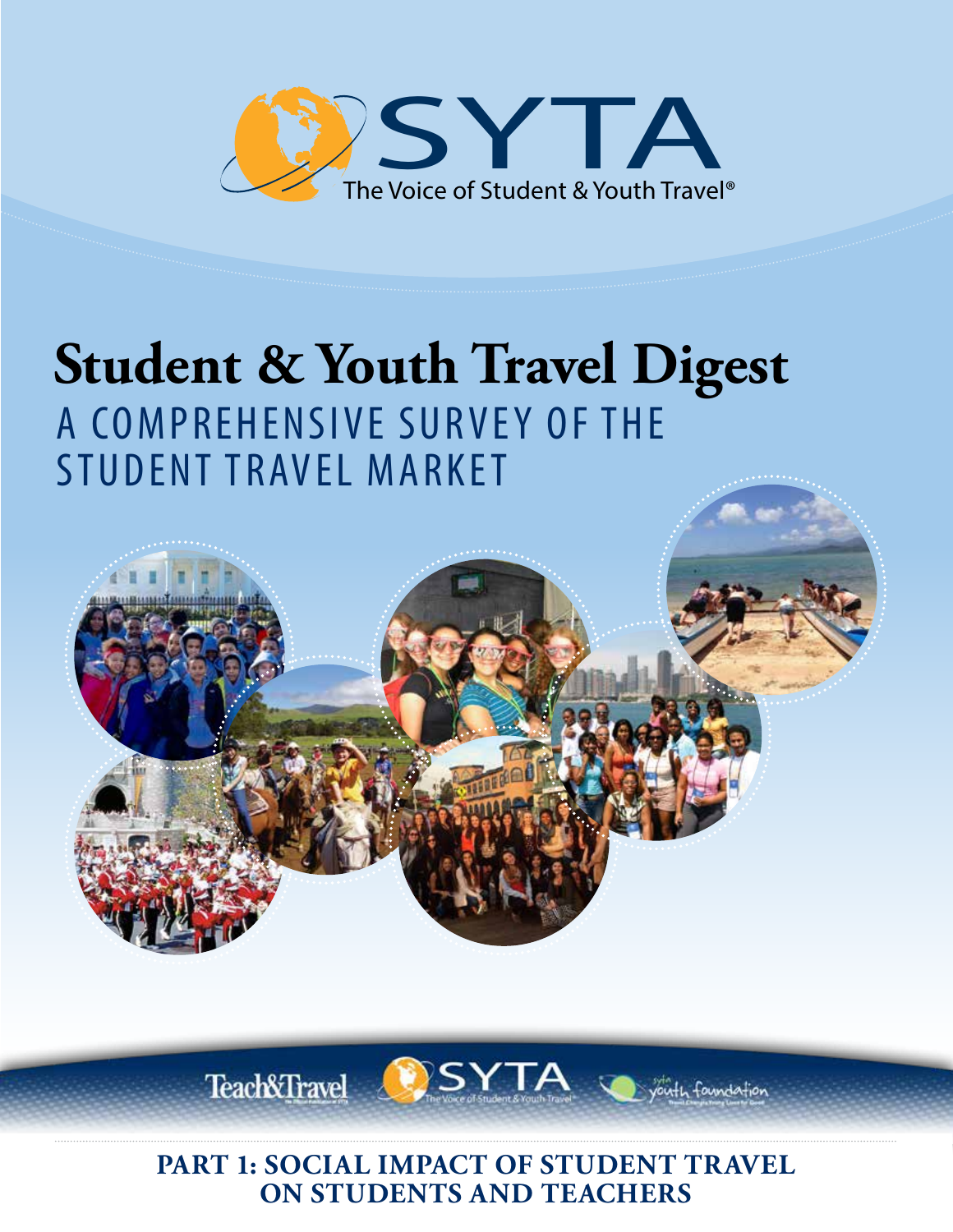For young people, travel is an education in itself. It helps them build self-esteem, independence, tolerance and cultural understanding, while breaking down barriers detrimental to a child's personal, educational and social development. Patterns and habits embraced when traveling at an early age are known to influence future decisions.

The benefits of travel go beyond education. Increasingly, governments and businesses are recognizing the positive effects of youth travel as a powerful ingredient that promotes economic development, job fulfillment and cultural understanding. A great deal of the knowledge around the impact of travel, however, has been recognized as anecdotal.

The fundamental ingredient — hard data — was either missing, or partial and incomplete in nature. The underdocumented nature of the sector created a need for quantifiable data and meticulous research; research that would not only measure the volume of the student and youth travel market, but also its contemporary features and future potential.

The Student & Youth Travel Association's passion, farreaching vision and mission to increase access to travel for the student and youth market prompted the investment in this major research initiative. Thus in 2012, SYTA began collecting data for its Student & Youth Travel Digest.

To secure a global scope and adhere to the highest research standards, SYTA and its publication, Teach & Travel Magazine, partnered with StudentMarketing, an independent market specialist in international student travel and a UNWTO Affiliate Member, with individual membership in ESOMAR World Research.

As a landmark research project in global student group travel, Student & Youth Travel Digest encompasses and maps three types of mobility: domestic student travel (within the U.S.), outbound travel from the U.S. and inbound travel to the U.S.

> Carylann Assante, CAE Kasie Smith Executive Director, SYTA Publisher, Teach &

Kasie of Imit

The focus was placed on educational group travel. Sport travel and religious travel, other significant and impactful types of student group trips, were not excluded from the responses, but since they were not the primary focus, they were not fully measured and analyzed.

### **Part 1:**

#### **Social Impact of Student Travel on Students and Teachers**

This is the first report in a series of studies that provide detailed information about student group travel and the imprint it leaves on young people aged 10-18, their teachers and the school community in general.

This report provides SYTA members and anyone with a genuine interest in student travel — teachers, group leaders, tour operators, suppliers and student organizations — with comprehensive insight into how exactly travel transforms a young person's life.

For the first time, quantitative data gathered from a representative sample of U.S. teachers allows for a reliable measurement of the social impact of domestic and international trips. This report elaborates on how a travel experience triggers a process of **accelerated personal development,** contributes to **better academic performance** and **improves social interaction** between young people.

#### **Among the key findings are:**

Student travel fulfils the role of providing practical learning about other cultures — the majority of teachers organize student trips because they want their students to become more culturally aware.

Student travel is not only comparable to standard teaching methods, as a matter of fact, it is reported to be **significantly more effective than computer-based learning and classroom instruction alone.**

**A** journey undertaken by a group of at least two people, usually classmates or peers, traveling out of their **unrelated people, usually classmates or peers,**  local area or day-to-day environment on the same dates **environment on the same dates and following the**  and following the same itinerary. Such groups are often led **same itinerary. Such groups are often led and pre**and pre-organized by a teacher or group leader, largely to **organized by a teacher or group leader, largely to enrich their in-class or training experience (school** trips), by experiencing/performing in/visiting a new **environment with new experience/observation/** groups fall under this definition, too. Examples: school trips, **definition, too. Examples: school trips, marching**  marching bands, orchestras, drama clubs, choirs, church **bands, orchestras, drama clubs, choirs, church groups,**  groups, sports teams, fraternities and special needs groups.**" sports teams, fraternities and special needs groups."traveling out of their local area or day-to-day relaxation. Extracurricular groups fall under this** 

At SYTA, we deeply believe in the irreplaceable and evergrowing importance of student travel to society and are thrilled to be sharing the following benchmark with you.

Caylann assante

Travel Magazine

 $2\overline{3}$ 

This study draws from a global survey conducted from August 2013 to November 2015.

The Student & Youth Travel Digest Social Impact of Student Travel on Students and Teachers report contains empirical evidence and data from 1,432 U.S. teachers representing over 43,000 U.S. students; thus achieving some of the most extensive insights into student group travel of young people aged 10-18.

The design of the survey instrument included an initial assessment (via secondary research), feedback from major industry stakeholders (comment period) and market testing, prior to staged distribution to prospective respondents.

Due care and attention were paid to secure a representative sample of respondents and include teachers from various backgrounds. The sample closely mirrored the actual geographical representation of U.S. and also included insights from those not involved in organizing student travel. In addition, the research sample mirrors actual private and public school enrollment numbers.

Input from teachers led to comprehensive insights and unique breakdowns, such as by individual U.S. regions (as defined by U.S. Census Bureau), school location (urban and rural), school type (public and private) and grades (5-8 and 9-12).

For research purposes, the process further involved standardization — the development of a universally applicable





#### definition of a student group trip:

The research was conducted in compliance with the ICC/ESOMAR Code and ESOMAR World Research Guidelines.

SYTA and StudentMarketing would like to acknowledge all survey participants who, through their time and information, contributed to this research.

In addition to direct outreach by SYTA and StudentMarketing, these organizations helped redistribute the survey: American Council on the Teaching of Foreign Languages (ACTFL), Association For Middle Level Education (AMLE), MCH Strategic Data, MTD Research, National Association For Music Education (NAfME) and Teach & Travel Magazine.

## **RESEARCH** INTRODUCTION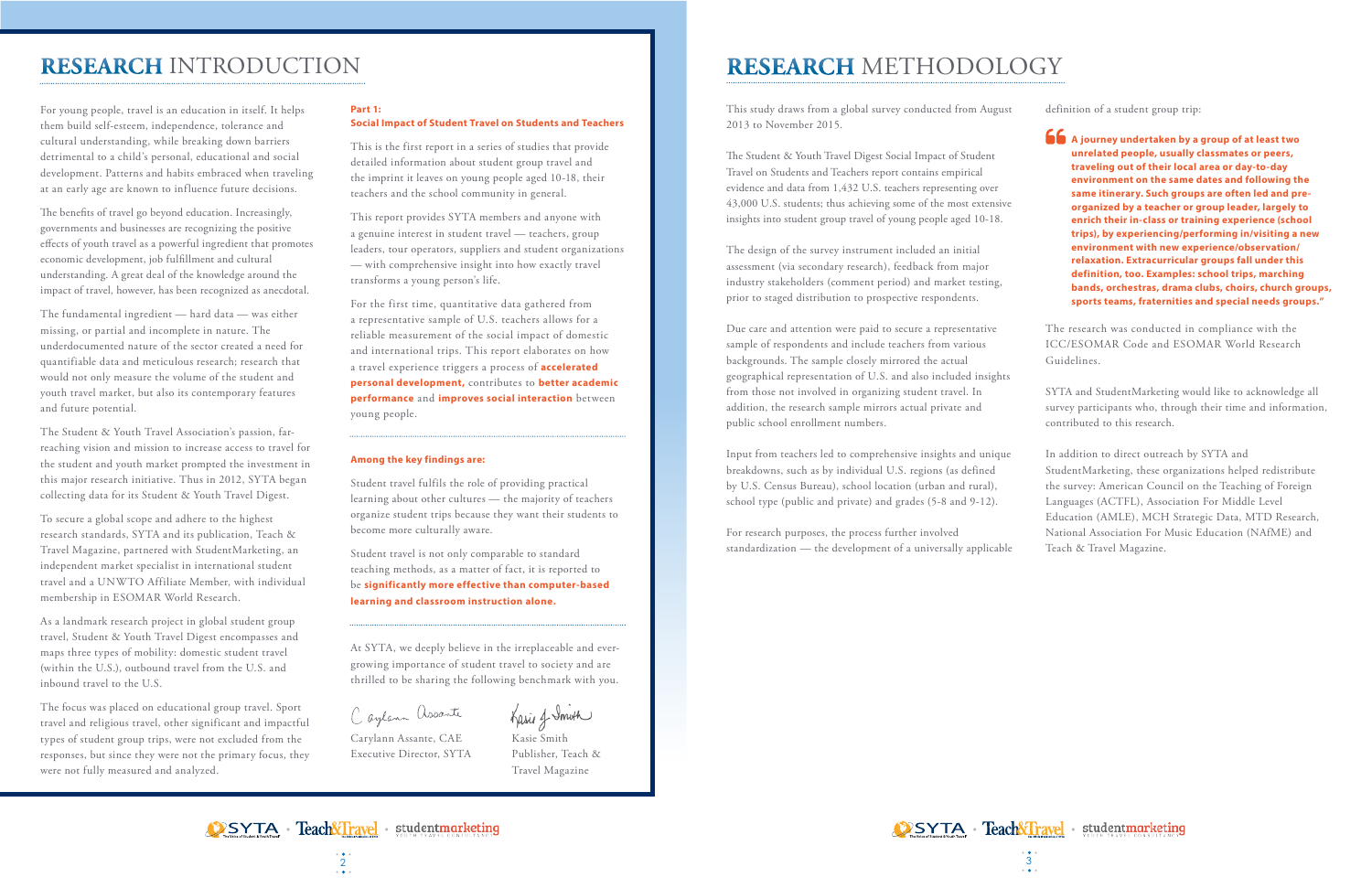## **RESPONDENT** PROFILE **RESPONDENT** PROFILE

This study draws on the information provided  $\sum_{i=1}^{n}$ by U.S. teachers. Educators were selected for this research due to their firsthand knowledge and direct involvement in the teaching process, as well as student travel organization.

#### **RESPONDENTS** BY STATE

In comparison to student tour operators, teachers are able to monitor behavioral changes of students before and after a student trip, thanks to their regular interaction with students. As a result of students participating in a number of school tours, teachers are well-positioned to observe a transformation in them over the years.

 **TOP** 15 RESPONDENT STATES: Texas (8.3%), California (7.3%), Illinois (4.4%), New York (4.1%), North Carolina (4.1%), Ohio (4.0%), Pennsylvania (3.9%), Virginia (3.6%), Washington (3.5%), Alabama (3.3%), Florida (2.9%), Wisconsin (2.7%), Georgia (2.7%), Michigan (2.5%), Indiana (2.5%).

#### **RESPONDENTS** BY SCHOOL LOCATION



The ratio of public and private schools represented in this research closely mirrors the actual enrollment patterns in the U.S. primary and secondary schools. The National Center for Education Statistics reported a total number of 49.8 million students enrolled in public schools, and 5.3 million enrolled in private institutions in 2011–2012 (preK through grade 12; latest data available).

On average, a school is attended by 1,422 students, with 147 students taught by an educator.

#### **RESPONDENTS** WHO ORGANIZE OR ACCOMPANY A TRIP BY SUBJECT THEY TEACH





**OSYTA** · Teach&Travel · studentmarketing

#### **RESPONDENTS BY SCHOOL TYPE**



Teachers are experienced when it comes to organizing student travel, with 51% of them coordinating school trips for over eight years.



 $\frac{4}{3}$ 

If a teacher organizes a trip, he or she is also likely to accompany such trip. Within the research sample, 59% of teachers have both organized and accompanied at least one student group trip.

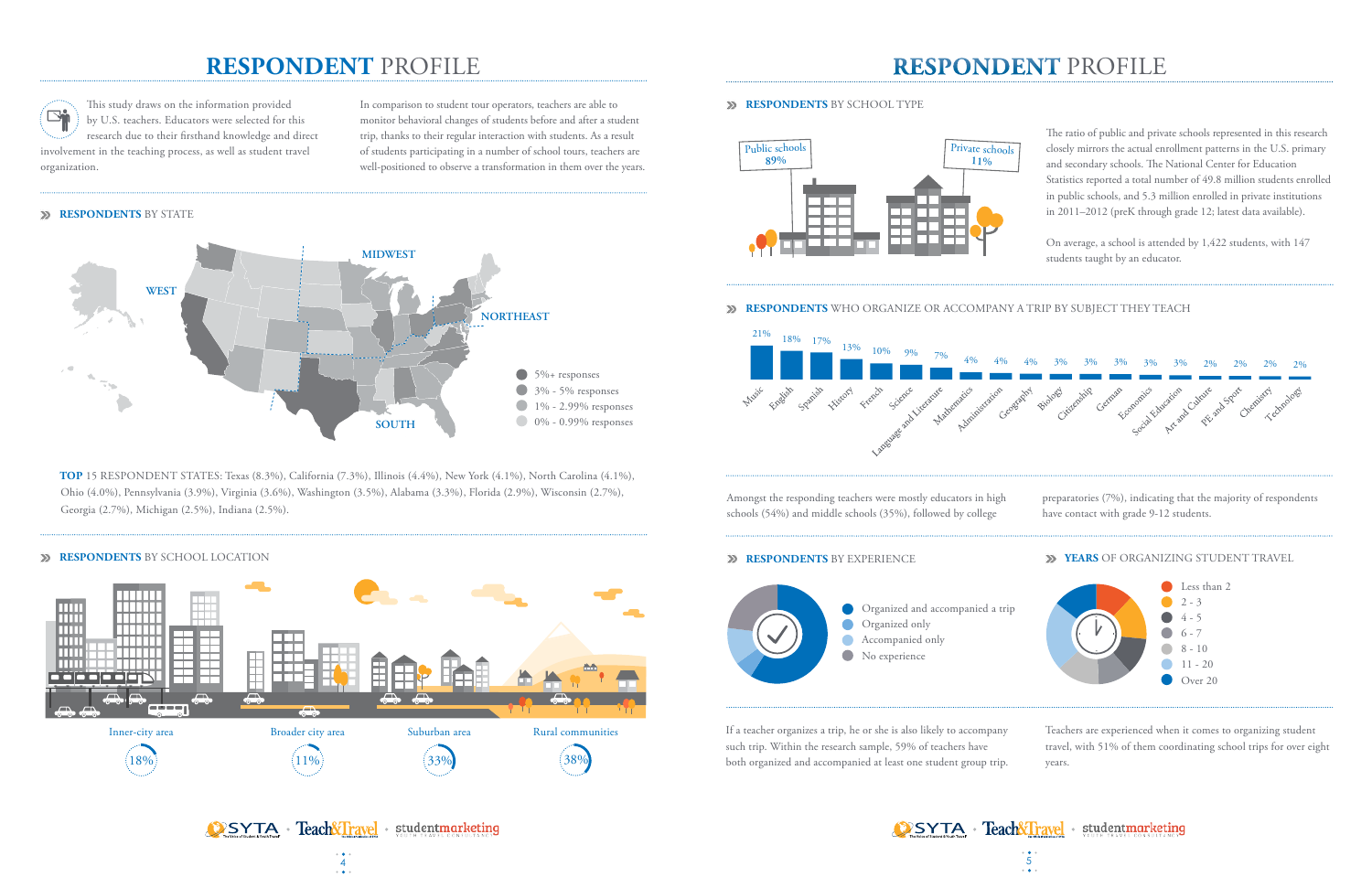## **WHY** TEACHERS ORGANIZE STUDENT TRAVEL **HOW** TRAVEL IMPACTS STUDENTS

Respondents of all types confirm that students who travel are more motivated to seek further education, progress in their social competences and improvement of a wide array of abilities.

**Most importantly, teachers state that student travel prompts a transformation, through which students grow their ambitions to know, learn and explore.** 



In addition to improved intellectual motivation and curiosity, teachers highlight increased individual self-esteem, better selfexpression, teamwork skills and adaptability. **After participating in** 

### **a trip, students wish to travel more, which naturally starts a cycle of learning opportunities as a part of their future tours.**

Finally, familiarization with new cultures increases young peoples' tolerance and respectfulness. When experienced at an early age, this has the potential to positively influence them throughout their life.

The important and beneficial effect on students is also

recognized by teachers who do not organize school trips. They indicated travel primarily deepens students' desire to travel more, and boosts their motivation for further education and knowledge.

 $\bigotimes$   $\bigotimes$   $\bigotimes$   $\bigotimes$   $\bigotimes$  changed my life forever."  $\bigotimes$   $\bigotimes$   $\bigotimes$   $\bigotimes$   $\bigotimes$  it enhances the in-class experience."  $\bigotimes$   $\bigotimes$   $\bigotimes$   $\bigotimes$   $\bigotimes$   $\bigotimes$   $\bigotimes$   $\bigotimes$   $\bigotimes$   $\bigotimes$   $\bigotimes$   $\bigotimes$   $\big$ 

## **SYTA** Teach Travel studentmarketing

#### **The range of reasons teachers organize student trips mostly relate to students' well-being and personal development.**

Teachers perceive travel as a remarkable opportunity for young people to get in touch with different cultures and communities outside of their usual environment, which is essential in today's interconnected world.

Student trips are also appreciated for adding a practical

dimension to teaching, which is often difficult to achieve in a classroom environment. Teachers praise benefits connected to improving students' academic performance and complementing the existing curriculum (54% and 53% respectively). The latter is especially true for public school teachers.



SYTA · Teach&Travel · studentmarketing

#### **SOCIAL IMPACT OF STUDENT TRAVEL – TOP 10 EFFECTS**

for preparing students for college? for preparing students for college? as a teaching resource compared to classroom instruction alone? as a teaching resource compared to classroom instruction alone? as a teaching resource compared to computer-based learning? as a teaching resource compared to computer-based learning?

Among 'other' reasons for organizing student trips, teachers list the positive effect on group morale and group bonding.

### **REASONS** WHY TEACHERS ORGANIZE STUDENT TRAVEL

of teachers believe travel has a very positive impact  $74\%$  and students' personal 56% development.

of teachers believe travel has a very positive impact on students' education and career.

The research shows that travel is not only a standard teaching resource, but is also significantly more effective than traditional forms of education.

#### **EXECTIVE IS TRAVEL...**

When asked about the relation to pursuing further studies, 37% of respondents claimed that travel is extremely effective in preparing students for college.



Proportion of students experiencing such impact, as reported by teachers.







#### **TRAVEL PROMPTS** TRANSFORMATION IN STUDENTS

79%



of educators consider it a priority to increase cultural awareness of students.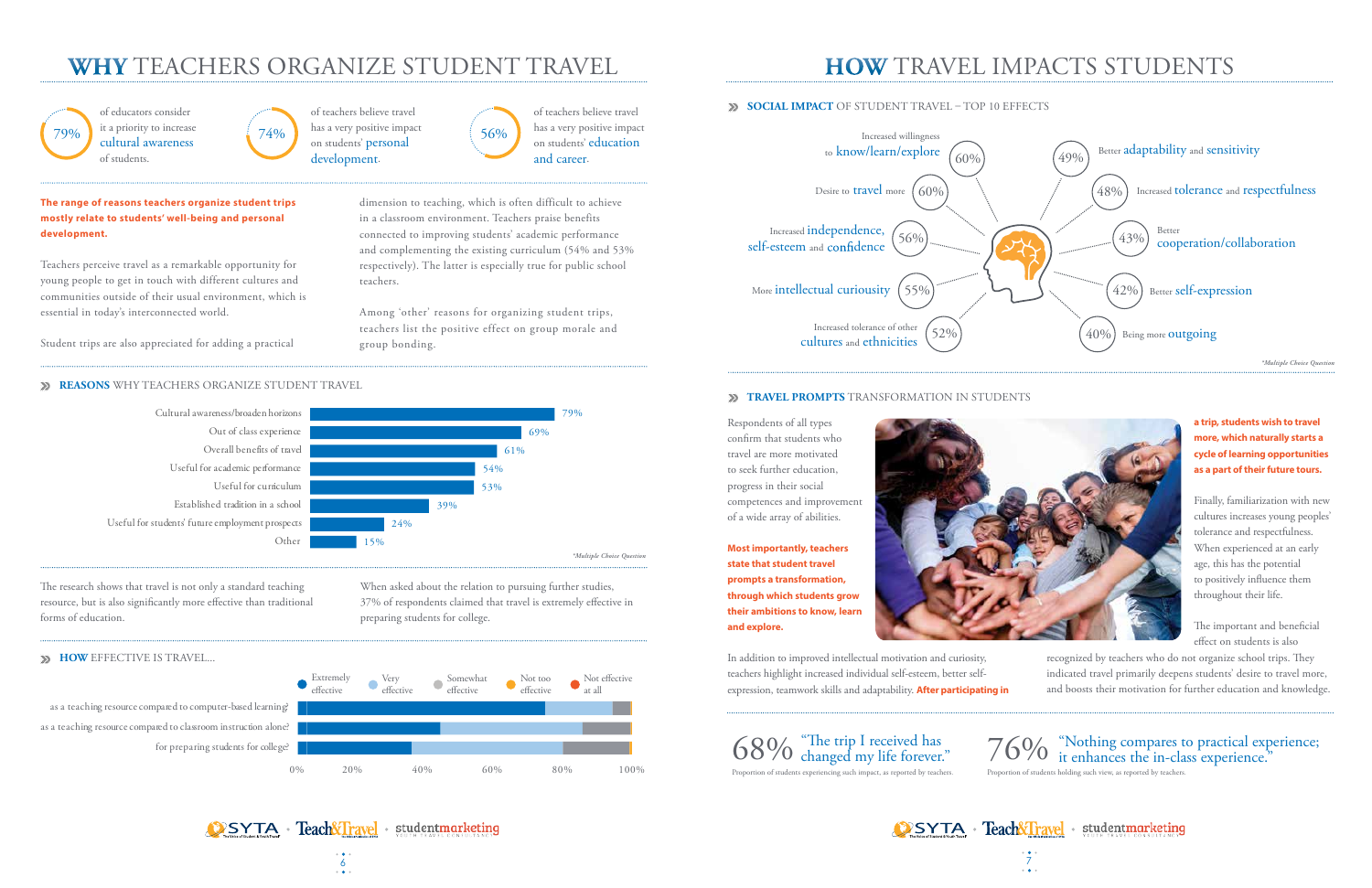

| Desire to travel more                                  |
|--------------------------------------------------------|
| Increased tolerance of other cultures and ethnicities  |
| Increased willingness to know/learn/explore            |
| Increased willingness to try different foods           |
| Increased independence, self-esteem and confidence     |
| More intellectual curiousity                           |
| Increased tolerance and respectfulness                 |
| Better adaptability and sensitivity                    |
| Being more outgoing                                    |
| Better self-expression                                 |
| Higher activity in classes                             |
| Better cooperation/collaboration                       |
| Increased attractiveness to college admissions         |
| Improved attention in classes                          |
| Better grades                                          |
| Stronger connection to their county's heritage/history |
| Better marketability to employers                      |
| Increased desire to attend college/university          |
| New fashion style                                      |
| Better writing skills                                  |
|                                                        |

### **INTERNATIONAL TRAVEL INCREASES CULTURAL TOLERANCE**

37% 39% 41% 41% 42%

### **SOCIAL IMPACT** OF DOMESTIC STUDENT TRAVEL

48% 50%

52% 54%



## **SOCIAL** IMPACT OF DOMESTIC TRIPS **SOCIAL** IMPACT OF INTERNATIONAL TRIPS



30% of all domestic trips occur within the same state. The research revealed that shorter trip durations and short travel distances do not reduce the impact of travel experience on students. Furthermore, compared to international trips, domestic student travel is more accessible (financially, less planning required, et cetera). Given the overall number of participants, its reach of impact is far greater. **Educators agree that travel is contagious, and 52% noticed an increased desire for more travel experiences in the future.** 

Outbound travel exposes students to a brand-new environment and culturally different climate. Distinct learning opportunities arise through experiencing new situations, emotions and lifestyles.

### **SOCIAL IMPACT OF INTERNATIONAL STUDENT TRAVEL**

International trips generally last longer than domestic trips, and provide richer and more complex programs that feature a higher number of attractions and activities. As a result, the social impact of international travel is praised more by teachers.

When compared to the effects of domestic trips, international group travel tends to enhance personal development, most notably in the area of **tolerance of other cultures** and **ethnicities** (74%), and experiences such as the **desire to try new foods** (70%). Participating in international trips also leads to making students more **attractive to college admissions** and more **marketable to employers.**

Areas where domestic and international trips were reported to have similar effect on students included **increased desire to attend college/university** (35% vs. 36%) and **better cooperation/collaboration** (42% vs. 45%).

Private school teachers observe a stronger impact of international trips than their public school counterparts.

*\*Multiple Choice Question*



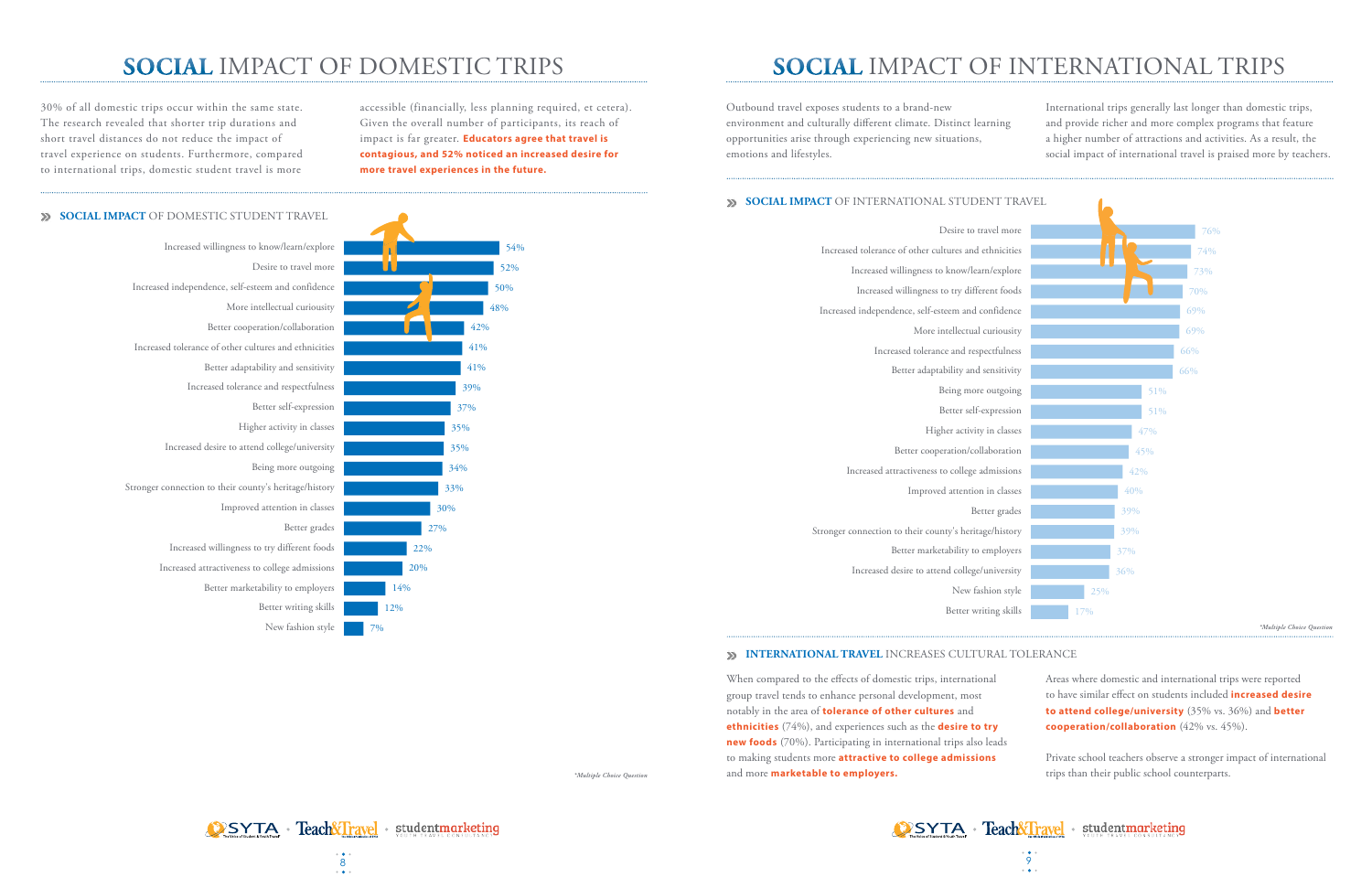



## **IMPACT** ON TEACHERS AND SCHOOL COMMUNITY **CHALLENGES** TO STUDENT TRAVEL

Of teachers, 23% have neither organized nor accompanied a trip before; 21% of them notice a growth in the demand for taking

trips (as opposed to 12% seeing a decline). Despite these facts teachers have relevant reasons for not organizing school trips.

Despite the general popularity of school trips, teachers face obstacles when organizing them. Financial resources being the main barrier, low-income families may be disadvantaged from

participating in school trips. It is therefore essential for support mechanisms, such as grants, funding and fundraising, to be in place to support these families.



Students are not the only ones benefitting from school trips. For as many as 78% of teachers, satisfaction comes in the form of their students' happiness. The survey shows that 29% receive no financial compensation at all. These factors demonstrate their motivation to



organize school trips is altruistic in nature. Nonetheless, while 43% of teachers welcome the opportunity to travel the world for free (granted as part of their arrangement), 21% are also entitled to regular salary while on travel.



Of all teachers, regardless of whether they are involved in student travel or not, 80% confirmed that their school supports group trips. Along with reinforcing the curriculum, student trips develop a sense of pride in the school and district.

Private institutions recognize travel as a more significant reason why the school attracts prospective students and their parents. Travel opportunities can therefore become an important part of marketing and promotion of an institution.

#### **REWARD** FOR TEACHERS FOR THE EXTRA WORK RELATED TO PLANNING TRIPS

### **OBSTACLES** TO STUDENT TRAVEL AS REPORTED BY TEACHERS WHO ORGANIZE TRIPS

#### **BARRIERS** TO STUDENT TRAVEL AS REPORTED BY TEACHERS WHO DO NOT ORGANIZE TRIPS

Teachers in public schools, predominantly in Midwestern and Southern regions, find that finances are the major challenge, far more than teachers in private schools (87% vs. 64% of teachers). Benchmarked against the overall results, educators in the Western region see risk management as a more significant region. For teachers in the Northeastern region, their ability to organize travel is challenged by administrative rules and limitations (41%).

barrier (32% of respondents) than teachers in any other U.S.

# • studentmarketing



*\*Multiple Choice Question*

#### **IMPACT** OF STUDENT TRAVEL ON SCHOOLS